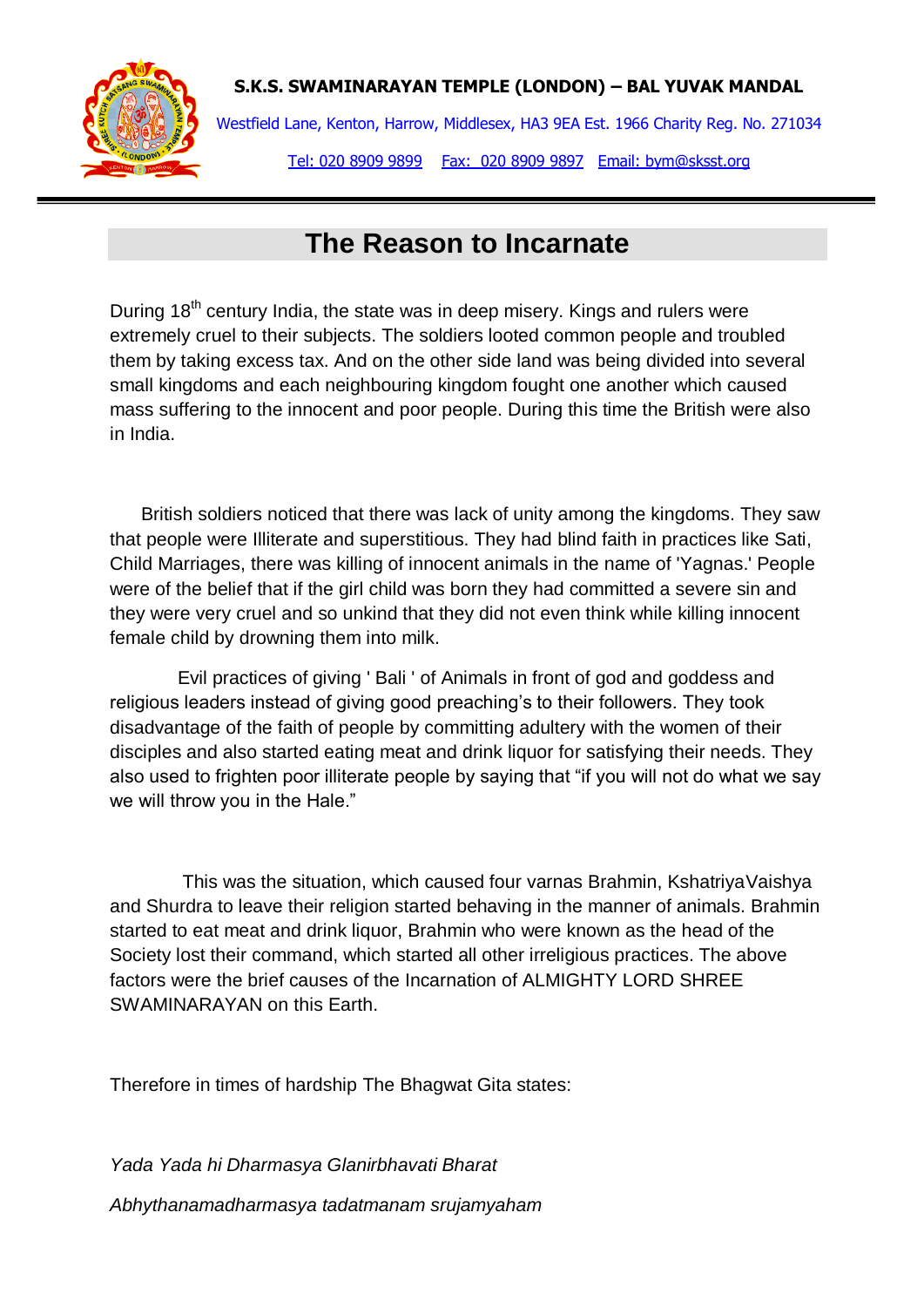

Westfield Lane, Kenton, Harrow, Middlesex, HA3 9EA Est. 1966 Charity Reg. No. 271034 Tel: 020 8909 9899 Fax: 020 8909 9897 Email: bym@sksst.org

Meaning: Whenever righteousness is overpowered by evil, I will manifest myself on this earth to uphold righteousness.

Leading to Swaminarayan Bhagwan himself deciding to incarnate on this earth, never had he come before or never would he come again. The God of all Gods only this time to show millions of souls the right path in life and ultimately the path that leads to his divine abode of Akshardham came down himself.

Furthermore in Vachnamrut Kariyani 5 Maharaj states

"Therefore the only reason Bhagwan assumes an avatar is to fulfil the desires of his beloved devotees. Along with this he gives salvation to countless souls and establishes Religion."

## GROUP ACTIVITY

As well as the above reasons to incarnate, Maharaj accomplished many amazing things during his time. In groups go around individually and state 1 accomplishment Swaminarayan Bhagwan achieved while on this Earth. Below is a small list of various accomplishments however the list can go on forever.

- Established ekantik dharma, and destroyed adharma
- Initiated over 2000 sadhus, of which 500 were initiated as paramhans He remains on earth through these sadhus
- Built mandirs, and installed murtis for bhaktas to always have the darshan of Bhagvan's murti
- Established two seats of leadership (gadi), and two acharyas to protect and promote the sampraday
- Revealed the philosophy of the Veds in simple words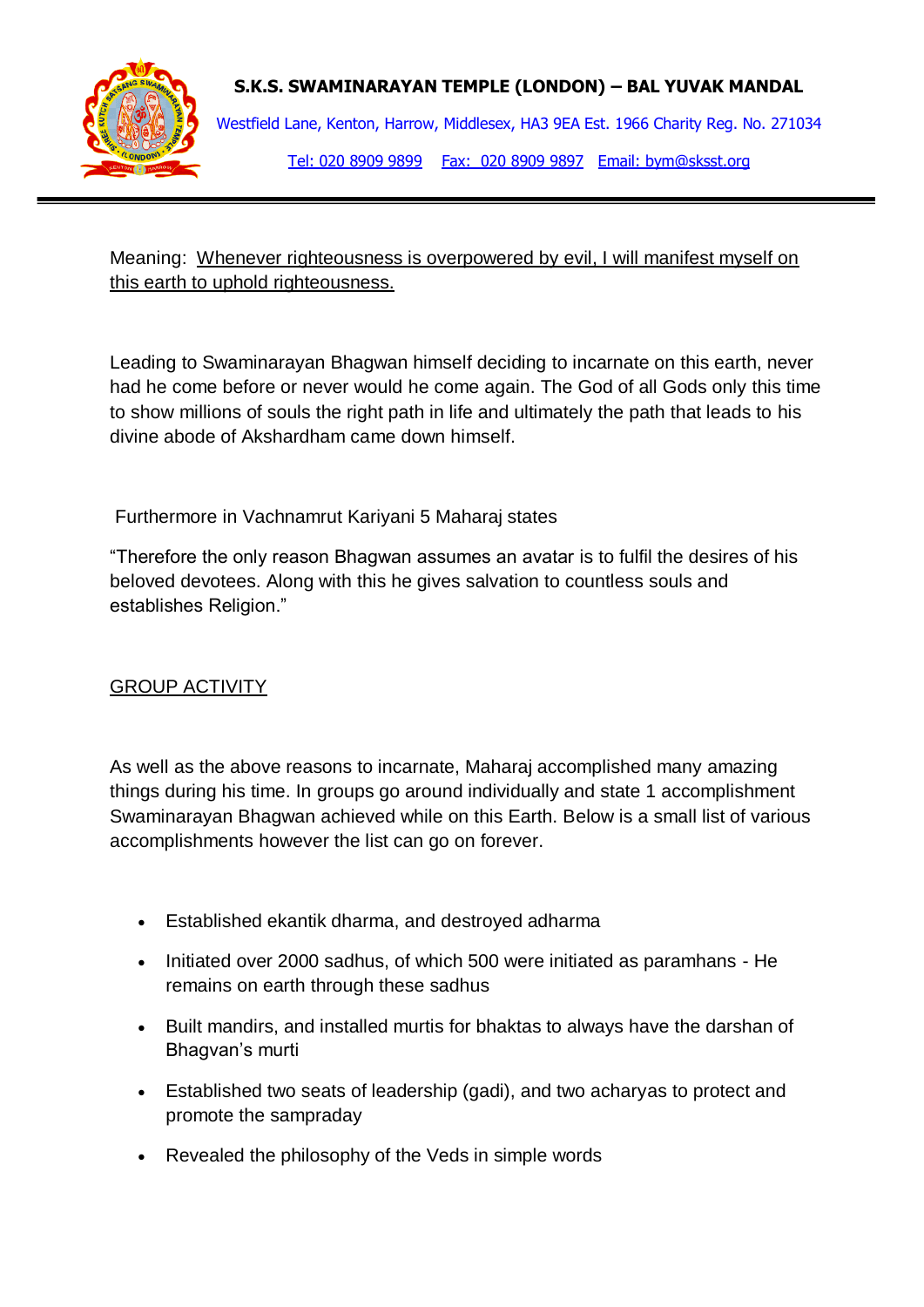

Westfield Lane, Kenton, Harrow, Middlesex, HA3 9EA Est. 1966 Charity Reg. No. 271034

Tel: 020 8909 9899 Fax: 020 8909 9897 Email: bym@sksst.org

- Wrote shastras, and authenticated ancient shastras, and shastras written by His sadhus
- Summarised the essence of all the shastras in the Shikshapatri written by himself.
- Stopped the practice of sati (where wife is cremated alive when the husband passes away), as it was suicide/murder (some were forced) – human life is only given and taken by Bhagvan
- Stopped female infanticide (killing of baby girls)
- Encouraged the bhaktas to educate females, which meant they were able to give talks about Bhagvan
- Stopped the sacrifice of animals in yagnas
- Installed his own swarup Hari Krishna Maharaj at Vadtal Mandir
- Dispelled the myth that moksh was not attainable by everyone. He taught mumukshu bhaktas that the jeev is neither male nor female and that everyone is equal in the eyes of Bhagvan
- Had good relationships with the British Imperial Government, so they gifted Him with land to build a mandir in Amdavad
- Maintained good relationships with people of other religions; had followers from other religions; even though some of His attendants were Muslims, they wore a kanthi and followed the panch-vartman
- Gave the Governor of Bombay, Sir john Malcolm, a copy of the Shikshapatri (is kept in Bodleian Library in Oxford UK)
- Gave Samadhi to hundreds regardless which religion they were and there they would see the God they believed in.

## **Ghanshyam Bal Leela's- Back to basics (FILL IN THE GAPS)**

1) Ghanshyam and \_\_\_\_\_\_\_\_\_\_\_\_\_\_\_\_\_\_\_\_\_\_\_\_.